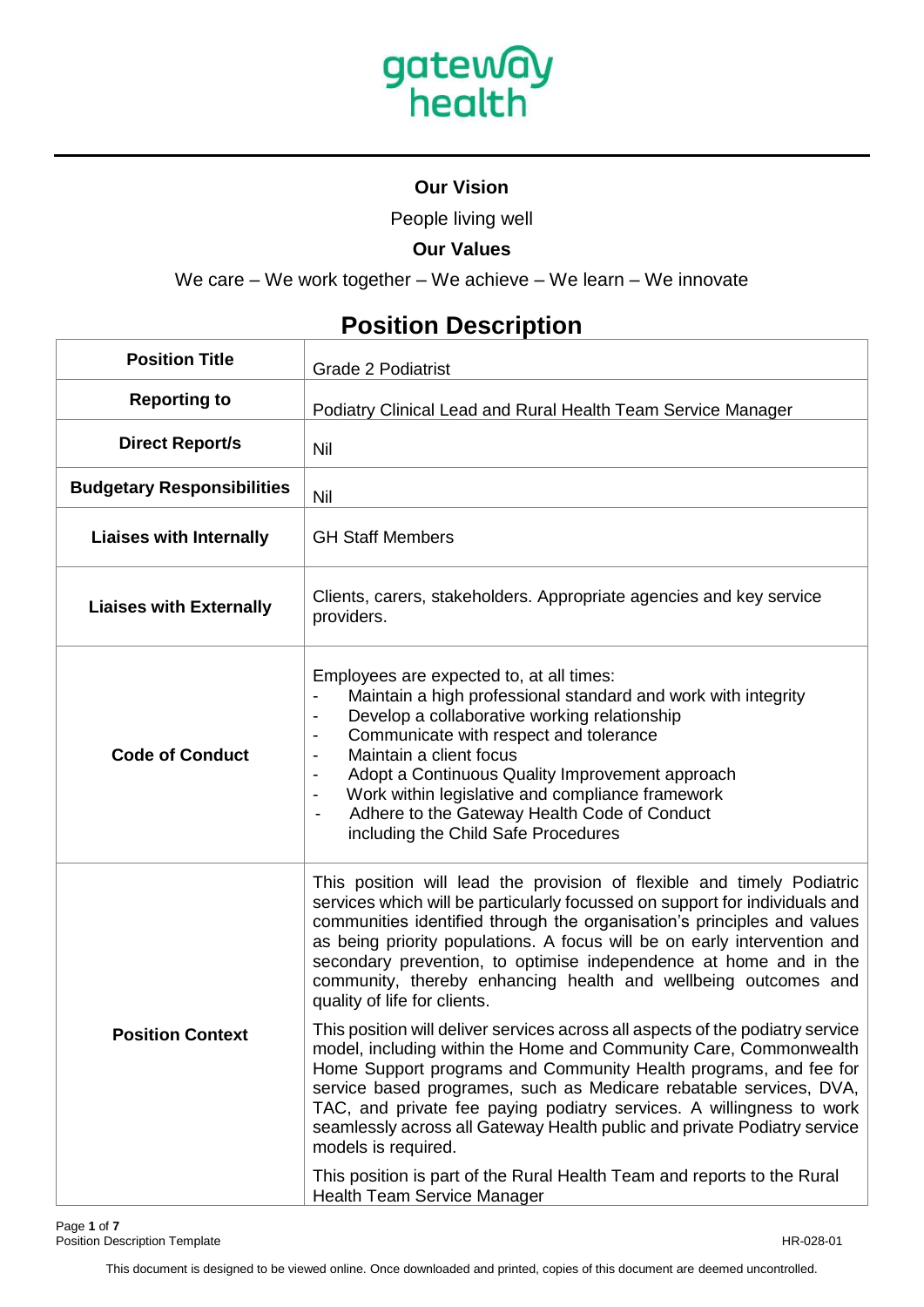

### **Organisation Context**

Gateway Health is a not-for-profit Company limited by guarantee and a registered Community Health Service under the Health Services Act 1988 (Vic).

The Board of Governance provides strategic planning for Gateway Health.

The Board has delegated the operational management of the Agency to the Chief Executive Officer.

Executive staff provide direction, support and leadership to staff.

The Executive comprises;

- Chief Executive Officer
- Chief Financial Officer
- Manager People and Culture
- General Manager Client and Community Services
- Manager Primary Care
- General Manager Population Health, Planning and Performance

Program Managers provide immediate support and management within their program areas.

Corporate services are delivered through Finance, Payroll, Information Communications Technology, Human Resources and Quality and Compliance.

#### **Review of Position Descriptions:**

This position description will be reviewed annually (June 30 each year), when the position becomes vacant or as deemed necessary.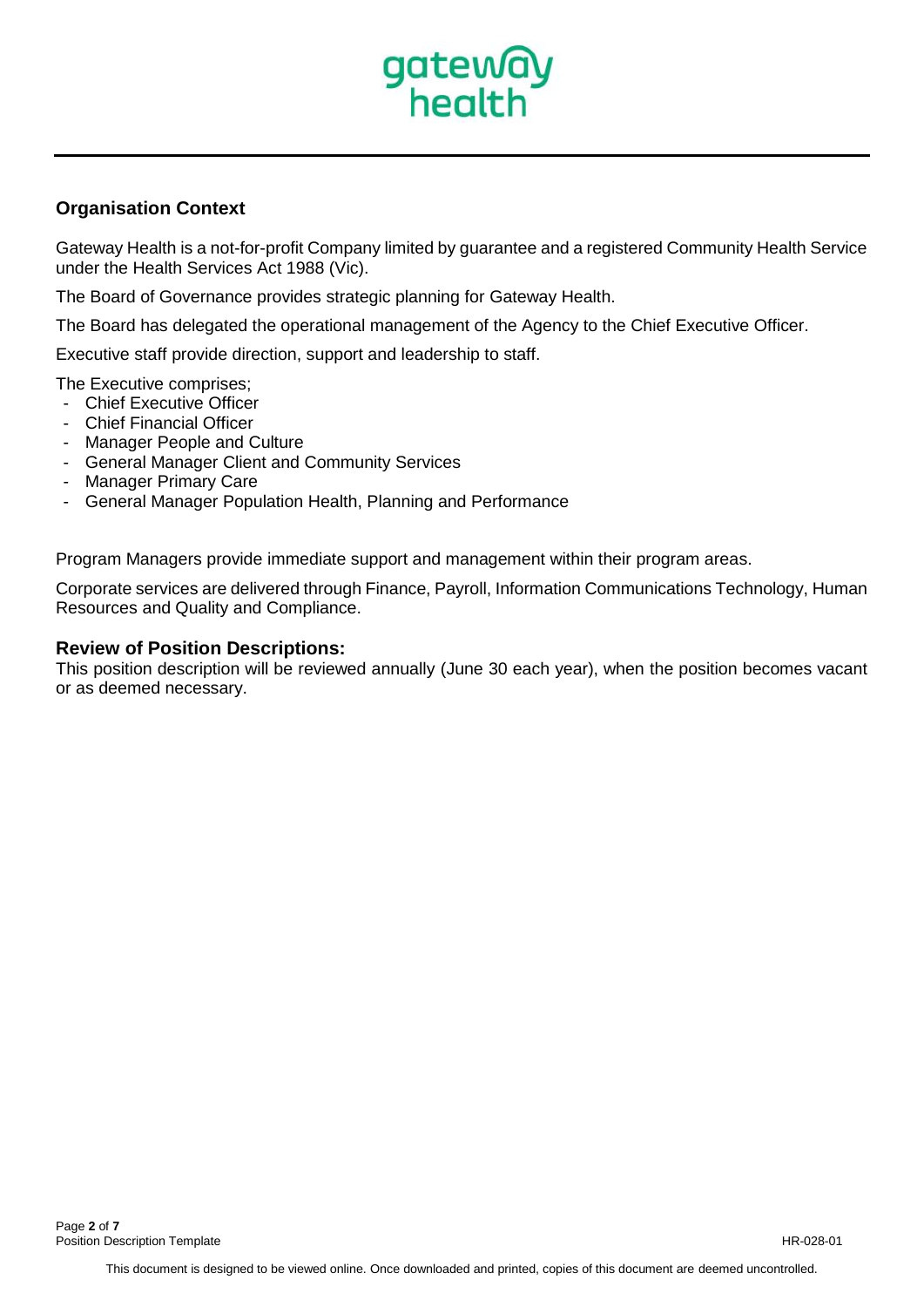

## **Qualifications & Conditions:**

*Applicants MUST address the Selection Criteria below when completing an employment application*

### **Selection Criteria:**

| <b>Essential:</b> | Appropriate tertiary qualification in Podiatry                                                                                     |
|-------------------|------------------------------------------------------------------------------------------------------------------------------------|
|                   | Registered Podiatrist with the Australian Health Practitioners Regulation<br>Agency                                                |
|                   | Eligible for a Medicare Provider Number                                                                                            |
|                   | <b>Current Working With Children's Check</b><br>$\bullet$                                                                          |
|                   | Demonstrated experience working in a multidisciplinary team, as well as<br>$\bullet$<br>working as a sole practitioner             |
|                   | Demonstrated understanding of capacity building approaches to promoting<br>$\bullet$<br>independence and enhancing self management |
|                   | Demonstrated understanding of evidence based practice<br>$\bullet$                                                                 |
|                   | Experience with quality improvement activities<br>$\bullet$                                                                        |
|                   | Highly developed verbal and written communication skills<br>$\bullet$                                                              |
|                   | Demonstrated ability to be self directed and motivated<br>$\bullet$                                                                |
|                   | Ability and willingness to travel for work purposes, therefore evidence of a<br>current drivers licence is required                |
| <b>Desirable:</b> |                                                                                                                                    |
|                   | Clinical experience and knowledge of health and related issues for elderly<br>people, people with disabilities and their carers.   |
|                   | Professional experience and knowledge of community based service<br>provision                                                      |
|                   | Clinical experience in a range of models of service, including public and<br>private funded services                               |
|                   | Competent computer literacy skills and experience with Electronic Client<br>File systems                                           |
|                   | Experience supervising junior staff, students and/or Allied Health Assistants                                                      |

## **Salary & Conditions:**

| <b>Salary/Conditions:</b> | $\bullet$ Grade 2                           |
|---------------------------|---------------------------------------------|
|                           | 6 month contract<br>$\bullet$               |
|                           | $\bullet$ 1.0 EFT (80 hrs/fortnight)        |
|                           | • Salary packaging as per company policy    |
|                           | <b>Current Drivers Licence</b><br>$\bullet$ |

This document is designed to be viewed online. Once downloaded and printed, copies of this document are deemed uncontrolled.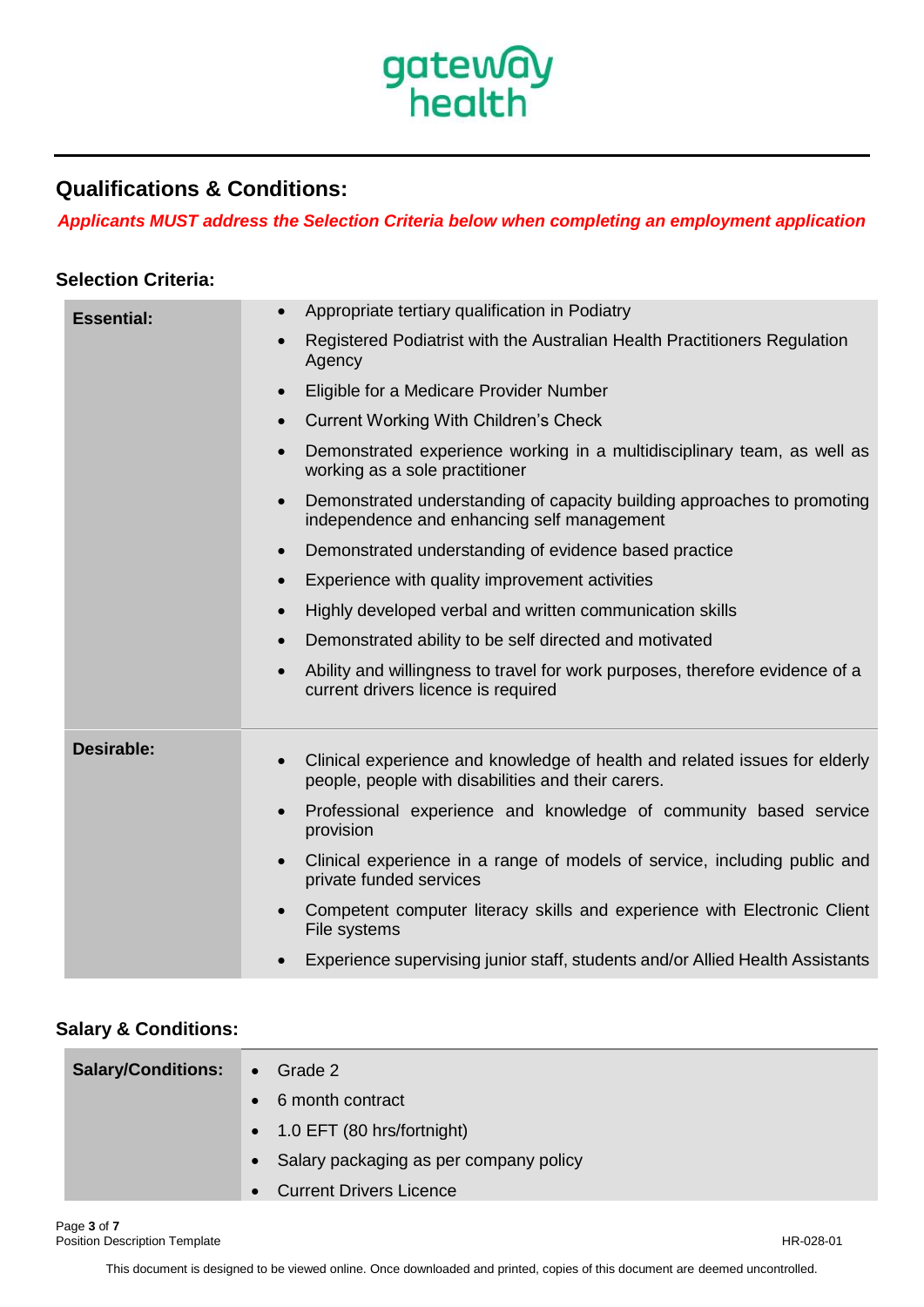

|                                             | Working with Childrens Check and current Police Check                                                                |
|---------------------------------------------|----------------------------------------------------------------------------------------------------------------------|
|                                             | Based in Wangaratta and Myrtleford, travel will be required as part of this role                                     |
|                                             | Annual Performance Appraisal<br>$\bullet$                                                                            |
| <b>Enterprise</b><br><b>Agreement/Award</b> | Victorian Stand Alone Community Health Centres<br>Allied<br>Health<br>$\bullet$<br>Professionals Agreement 2017-2021 |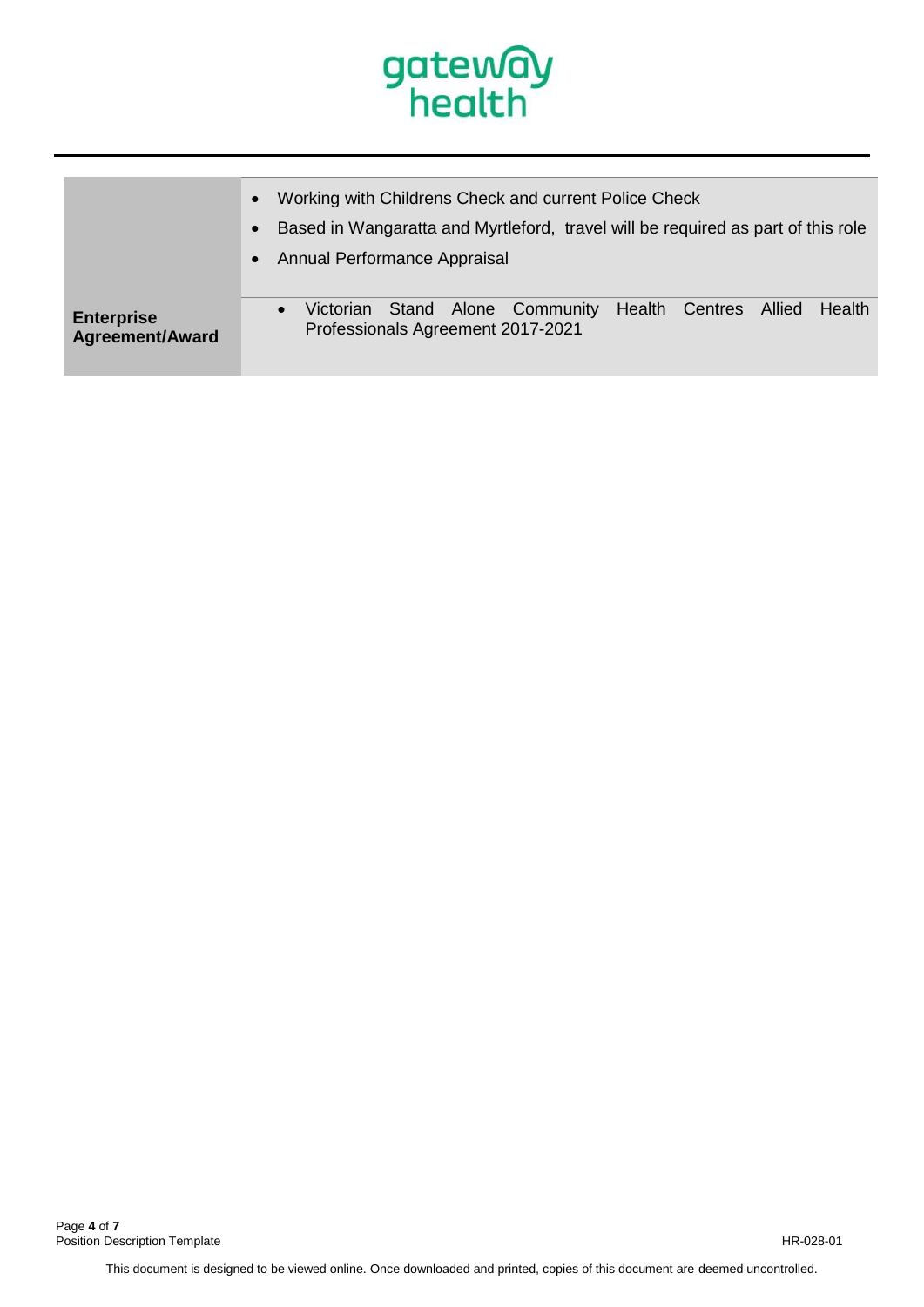

## **Key Responsibilities**

#### **1. PERSONAL & PROFESSIONAL DEVELOPMENT**

*Demonstrated experience and understanding of the need for continuation of both personal & professional development.*

- Continually develop both personally and professionally to meet the changing needs of your position, career and organisation.
- Have a sound knowledge of relevant organisational policies and procedures as well as program work practices.
- Attend all relevant training sessions provided by the organisation and be actively involved in other training and development as required.
- Actively participate in the organisation's Performance Management System.

#### **2. COMMUNICATIONS & ORGANISATION CULTURE**

*Excellent communication and interpersonal skills including demonstrated experience in liaising with a wide range of internal and external clients.*

- Act in a professional manner at all times when dealing with internal & external clients.
- Positively promote the organisation both internally & externally.
- Be prompt and provide courteous service to clients, colleagues and the broader community.
- Maintain confidentiality on all issues relating to the organisation, the clients & fellow colleagues.
- Treat all clients with respect whilst being responsive to their needs, and promote a culture which prioritises client choice at all levels of service delivery.
- Observe and comply with the organisation's code of conduct.

#### **3. ADMINISTRATION & DOCUMENTATION**

*Through the use of the organisational processes ensure that all administration and documentation requirements are initiated and completed in a professional and timely manner.*

- *Contribute to* the development, implementation and maintenance of policies, procedures and work practices that support the efficient operation of the organisation.
- Ensure that all documentation is accurate and completed in a professional and timely manner.
- Input statistical data using relevant data bases to meet agreed timelines.
- Comply with OH& S and other relevant legislation.

#### **4. TECHNICAL SKILLS & APPLICATION.**

*Demonstrated knowledge and application of the skills required for this position. This includes knowledge and understanding of appropriate equipment, legislation, policies and procedures.*

- Provide comprehensive podiatry intervention to a range of conditions in accordance with best practice, standards, professional guidelines and professional code of ethics
- To work as part of a multi-disciplinary team, liaising with and referring to other team members, in order to provide an optimum level of client independence, where appropriate, and enhanced health outcomes.
- To liaise with, and refer to, health professionals internally, and in external agencies as appropriate and to ensure coordinated services.
- To coordinate and provide outreach and off site services in line with the needs and direction determined by the organisation.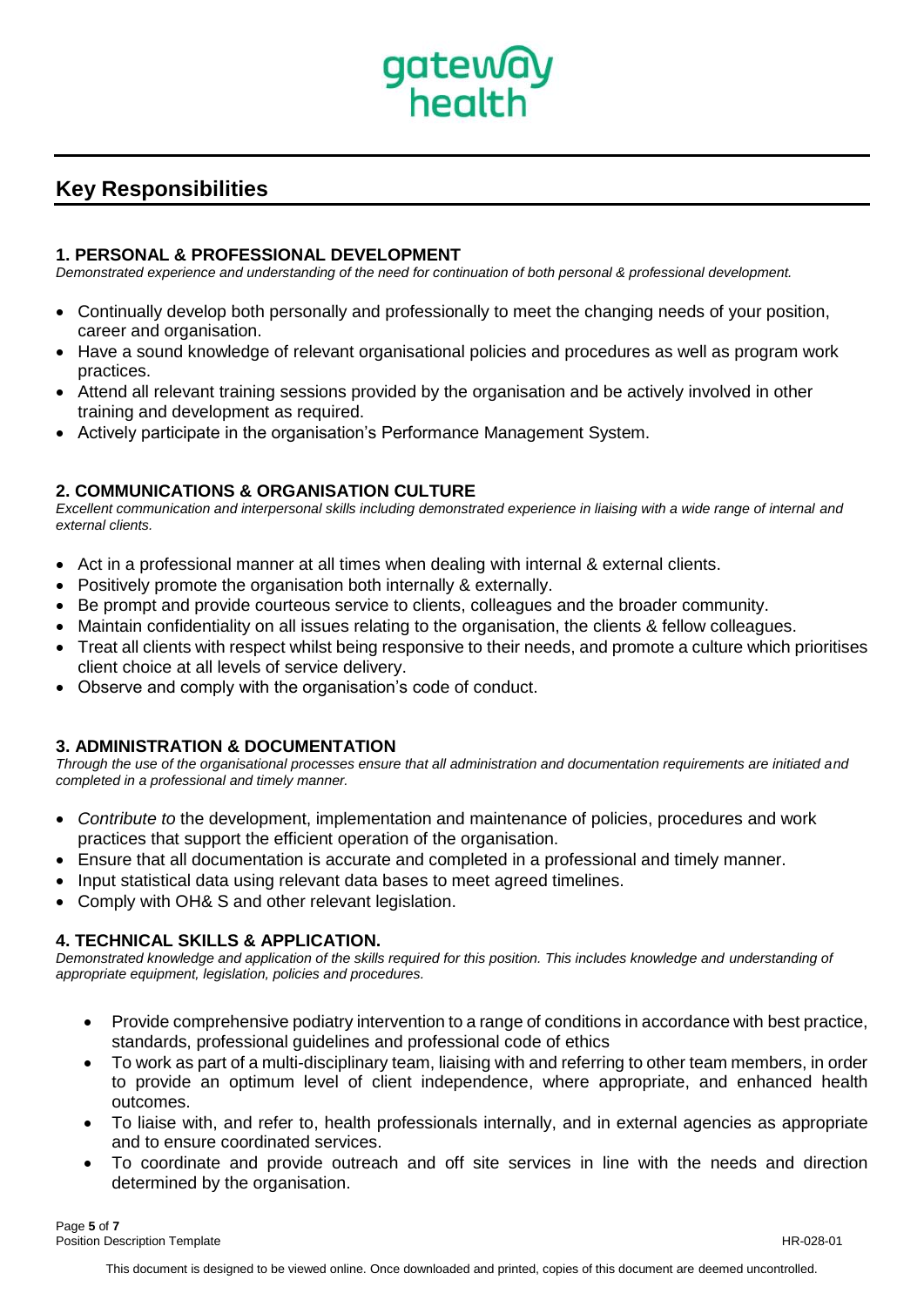

- Attend relevant forums and meetings to maintain current knowledge and skills and support networks relevant to the organisation's values and principles, and the needs of target client groups.
- To act as a resource for clients, caregivers, health professionals, Universities, TAFE colleges and community groups, to provide advise and expertise in response to appropriate requests and discussions.
- A willingness to work across all Gateway Health public and private service models, to create a seamless and optimal experience for people accessing care.
- Participate in the marketing and promotion of the service as required.
- Provide supervision to students, junior staff and Allied Health Assistants.
- Monitor annual targets, and work with management and other senior clinicians to identify appropriate service models and work plan alterations to remedy issues identified.
- Initiate and lead quality improvement activities within Podiatry and the Rural Health Team.

#### **5. TEAMWORK & COMMUNICATION**

*Demonstrated ability to lead and develop a diverse team or participate as an active member of a team, consistent with the philosophy and policies of the Organisation.*

- Be aware of, and practice according to, the organisation's objectives and values.
- Demonstrate the ability to work positively within the designated program/team to achieve agreed goals.
- Work harmoniously with other team members to ensure that a quality service is provided to our clients.
- Demonstrate effective communication skills (both verbal & written) in dealing with clients, visitors, staff, etc.

#### **6. CONTINUOUS QUALITY IMPROVEMENT**

*Commitment to ensuring quality services are delivered to both internal & external clients through continuous improvement activities.*

- Actively contribute to quality improvement initiatives and other program activities to meet relevant accreditation standards.
- Demonstrate ability to use initiative and skills in planning and prioritising daily activities.
- Demonstrated understanding of all relevant external legislation and internal policies and procedures that relate to this role and the organisation.